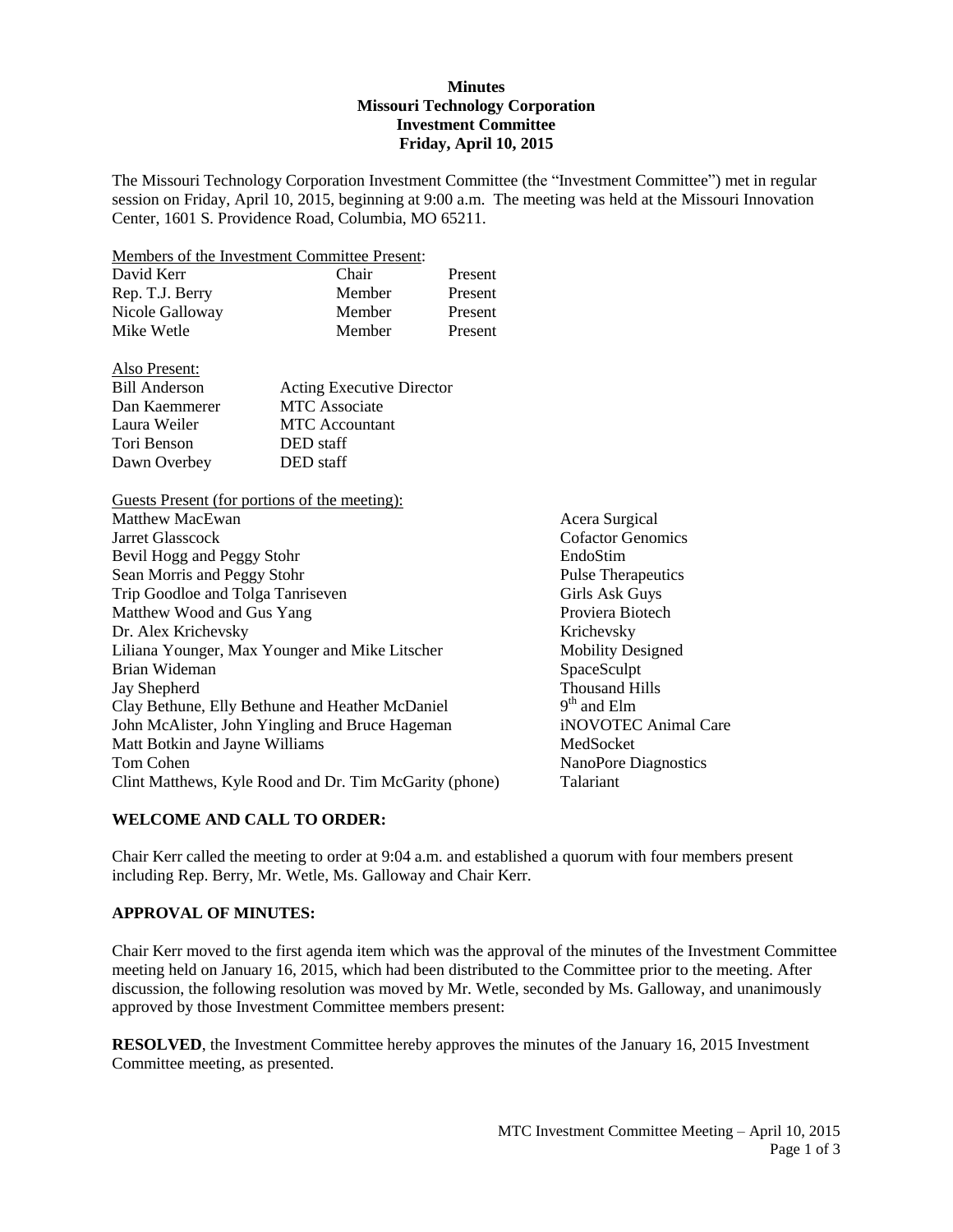# **FY2015 INNOVATION CENTER SUMMARY:**

Director Anderson distributed and reviewed the FY2015 Innovation Center Performance Allocation Summary, noting that with the recent release of the Governor's withhold, they are now able to fund the Innovation Centers to their full 90%. Director Anderson recommended approval of these additional funding allocations. On motion by Mr. Wetle, seconded by Ms. Galloway, the funding allocations were approved.

## **REVIEW PROGRAM APPLICATIONS:**

Chair Kerr then entertained a motion to enter Closed Session. The following resolution was moved by Mr. Wetle, seconded by Ms. Galloway, and approved by the following roll call vote:

**RESOLVED,** the Investment Committee hereby enters Closed Session at 9:12 a.m. pursuant to Section 610.021, subsections (1), (12), (14), and (15), RSMo, relating to the review and discussion of MTC IDEA Fund applications.

| Rep. Berry   | aye |
|--------------|-----|
| Mr. Wetle    | aye |
| Ms. Galloway | aye |
| Chair Kerr   | aye |

The following resolution was moved by Ms. Galloway, seconded by Mr. Wetle, and approved by a roll call vote:

**RESOLVED**, the Investment Committee hereby reconvenes from Closed Session at 4:41 p.m.

| Rep. Berry   | aye |
|--------------|-----|
| Mr. Wetle    | aye |
| Ms. Galloway | aye |
| Chair Kerr   | aye |

Upon exiting Closed Session, after a discussion confined to the matters stated above, Chair Kerr reported that the Investment Committee took no action during Closed Session.

The following resolution was moved by Ms. Galloway, seconded by Rep. Berry and unanimously approved by those Investment Committee members present:

**RESOLVED**, the Investment Committee hereby recommends to the MTC Board the approval of Venture Capital Co-Investment Program application VCCI-2015-14-001 (Acera Surgical) in the amount of \$400,000; VCCI-2015-14-002 (EndoStim) in the amount of \$750,000; VCCI-2015-14-005 (Pulse Therapeutics) in the amount of \$250,000; VCCI-2015-14-006 (Cofactor Genomics) in the amount of \$450,000; and VCCI-2015-14-008 (Girls Ask Guys) in the amount of \$375,000.

The following resolution was moved by Ms. Galloway, seconded by Rep. Berry and unanimously approved by those Investment Committee members present:

**RESOLVED**, the Investment Committee hereby recommends to the MTC Board the approval of TechLaunch Program application TL-2015-14-001 (Dr. Krichevsky) in the amount of \$50,000; TL-2015- 14-003 (Mobility Designed) in the amount of \$85,000; and TL-2015-14-004 (SpaceSculpt) in the amount of \$50,000.